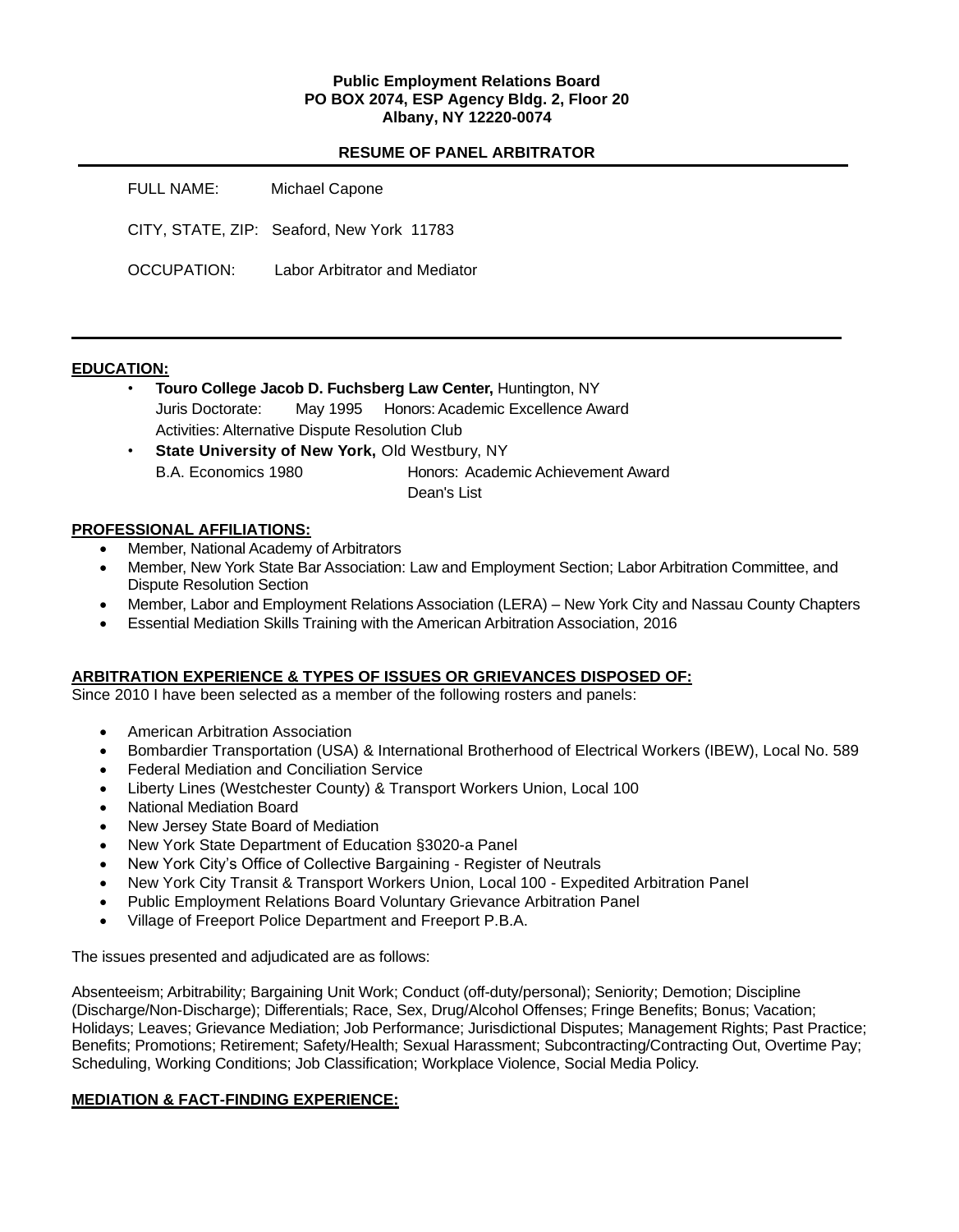# **OTHER RELEVANT OR EQUIVALENT EXPERIENCE:**

As a union representative and as a management labor relations professional, for a combined total of 32 years experience, I developed an in-depth understanding of the arbitration process and its standards. During my tenure as a union representative I held the position of shop steward, executive board member, and a pension and welfare fund trustee position. I represented employees in grievance/disciplinary hearings, conferences and arbitrations. Later as a labor relations professional, I advised the president of the company on all labor matters, including collective bargaining and contract interpretation. I handled matters that progressed through to and including arbitration and acted as the chief negotiator during collective bargaining. These experiences and the relationships developed over the years made for a smooth transition into the role of arbitrator and hearing officer. The mutual trust I established with the advocates from both labor and management led to scores of arbitration hearings and approximately 100 awards issued over the last four years.

**PER DIEM FEE:** A fee of \$2000 per day for hearing, and for research, preparation, and writing of opinion and award. Additional time for research, preparation and writing is prorated.

**ADJOURNMENT FEE:** In the event of a postponement or cancellation with notice of less than twenty-one (21) days, the per diem fee for each day of scheduled hearing shall be charged if another hearing cannot be scheduled in its place. Where travel exceeding fifty (50) miles is required, a cancellation fee and related expenses will be applied if notice of the change is received less than thirty (30) days from the scheduled hearing.

# **SUBMITTED BY ARBITRATOR CAPONE ON OCTOBER 22, 2020**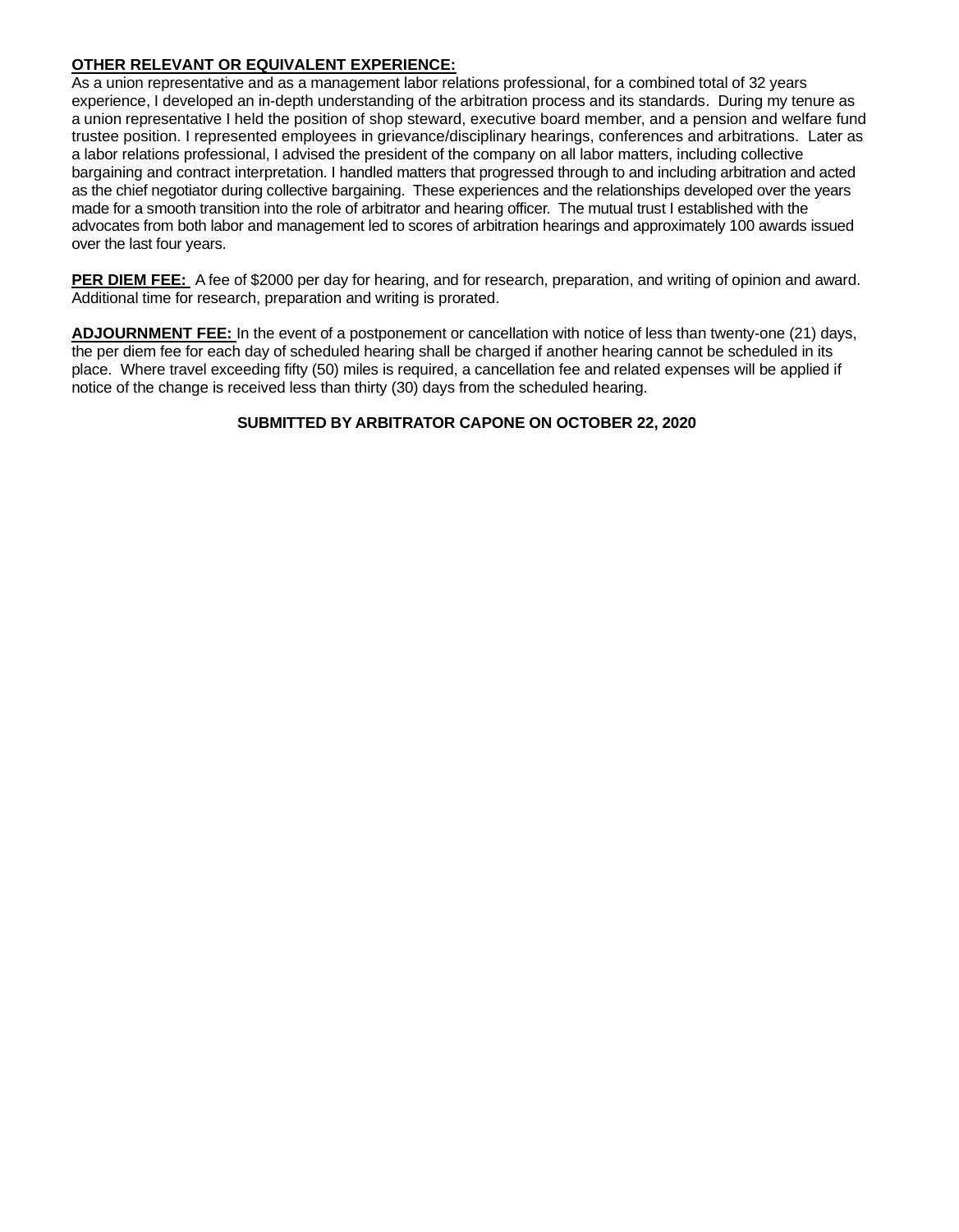#### **Public Employment Relations Board PO BOX 2074, ESP Agency Bldg. 2, Floor 20 Albany, NY 12220-0074**

## **BILLING DISCLOSURE STATEMENT**

## ARBITRATOR'S NAME: **Michael Capone**

The following is a description of my fees and expenses:

## A) HEARING TIME.

- (1) My per diem is \$2000 for each day or any part thereof spent hearing a case.
- (2) If a hearing day exceeds 7 hours, I charge:

 $\Box$ a second full per diem  $x$  a prorated per diem

 $\Box$ no additional charge  $\Box$ other (describe) :

(3) Additional comments:

## B) STUDY TIME.

- (1) I charge \$ 2000 for each day spent in preparation of the opinion and award.
- (2) This charge  $x$  will  $\Box$  will not be prorated for partial days devoted to such preparation.
- (3) Additional comments:

## C) TRAVEL TIME AND EXPENSES.

(1) When travel time plus hearing time exceeds 12 hours in a calendar day:

Not applicable (no additional charge)

 $X \cap I$  charge as follows (describe): a pro rata per diem

(2) I charge for actual, travel-related expenses incurred in connection with the case x YES  $\Box$  NO.

Where appropriate, a mileage charge for auto travel will be billed at:

- x Prevailing IRS rate  $\Box$  Other (describe):
- (3) When the scheduled hearing day(s) requires an overnight stay:

There is no charge, other than for lodging and subsistence.

X I charge as follows (describe): The charge is the actual cost of reasonable expenses, including airfare, car rentals, tolls, food, lodging and transportation.

(4) Additional Comments: